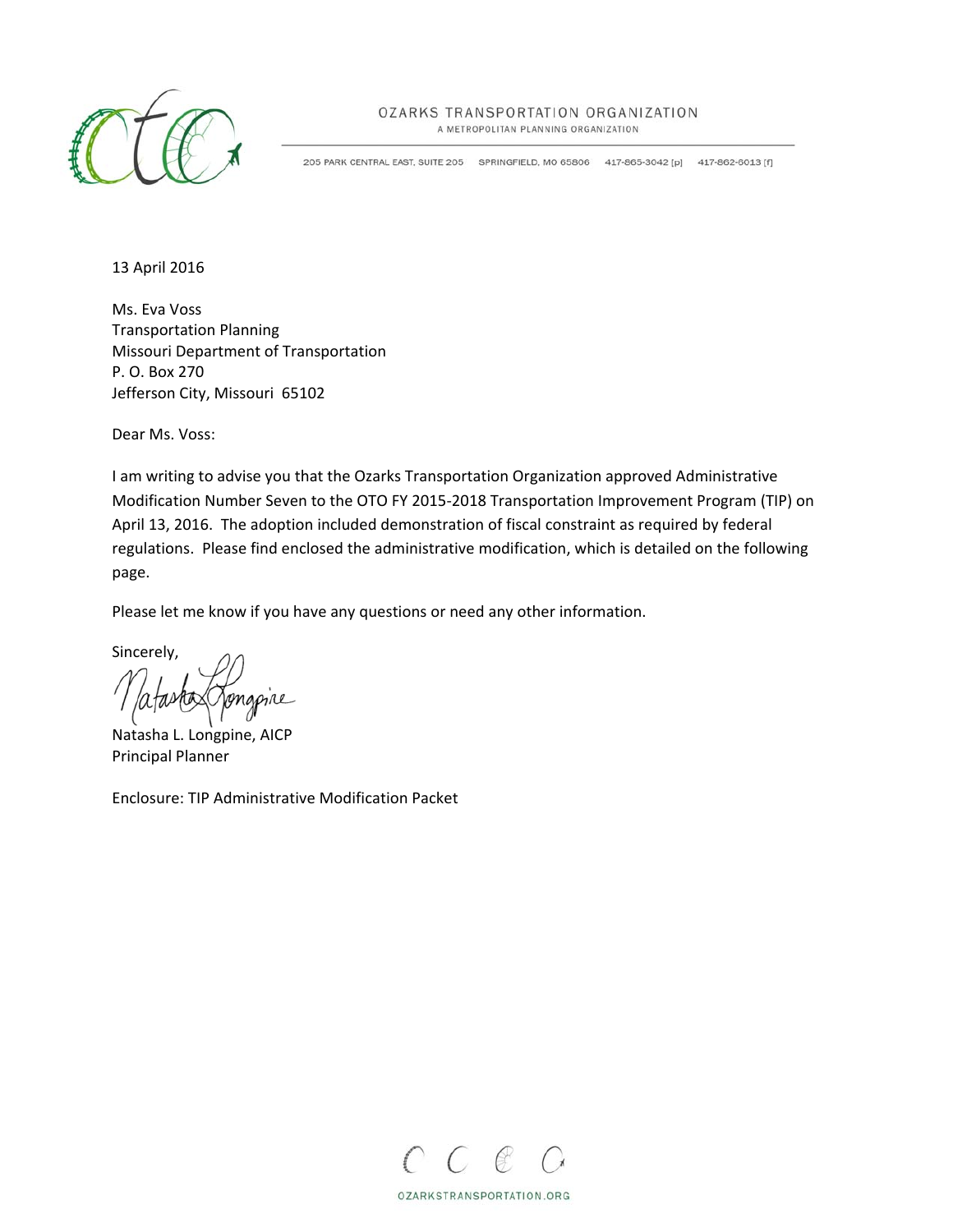### **Administrative Modification Number 7 to the FY 2015‐2018 Transportation Improvement Program**

# **Ozarks Transportation Organization (Springfield, MO Area MPO)**

#### **DESCRIPTION:**

The Program of Projects adopted alongside the FY 2015‐2018 Transportation Improvement Program has been updated to reflect the actual vehicle prices to be ordered through the Missouri Department of Transportation. This project was programmed with the full amount of funding available, but since the Program of Projects was adopted in coordination with the TIP, this Administrative Modification will serve as adjustment for these vehicle prices, resulting in an updated Program of Projects.

# **Changes made to an existing project's programmed federal funds, in order to reflect the actual amount awarded by the federal agency and the corresponding required amount of matching funds.**

*MO1506 – FTA 5310 Human Agency Capital Purchases*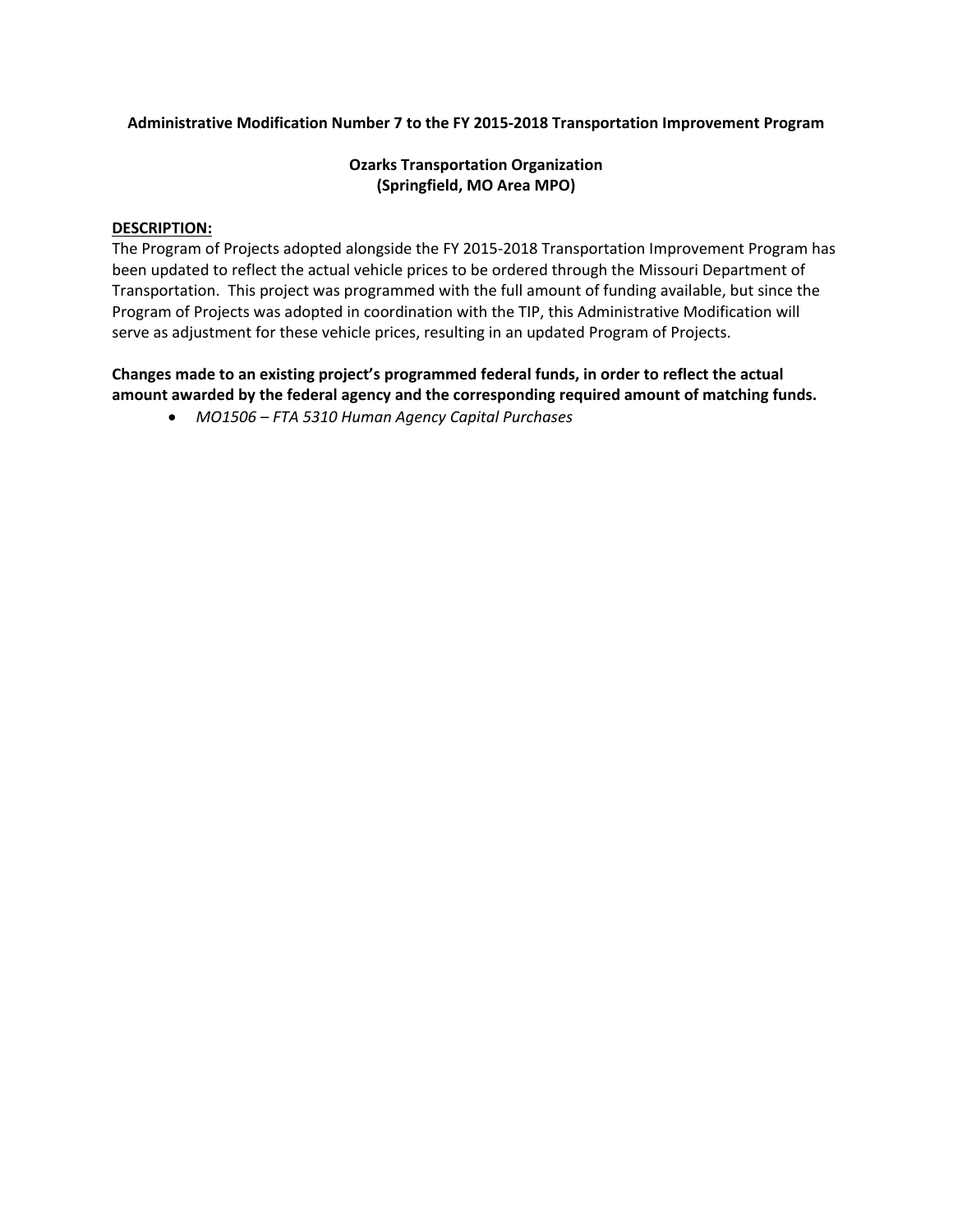

# **Transportation Improvement Program - FY 2015-2018**

Project Detail by Section and Project Number with Map

# **F) Transit Section**

| TIP # MO1506                         | FTA 5310 HUMAN AGENCY CAPITAL PURCHASES |
|--------------------------------------|-----------------------------------------|
| Route                                |                                         |
| From                                 |                                         |
| То                                   |                                         |
| <b>Location/Agency</b>               | Area Wide                               |
| <b>Federal Agency</b>                | <b>FTA</b>                              |
| <b>Responsible Agency</b>            | MoDOT                                   |
| <b>Federal Funding Category 5310</b> |                                         |
| <b>MoDOT Funding Category N/A</b>    |                                         |
| <b>AC Year of Conv.</b>              |                                         |
| STIP#                                |                                         |
|                                      |                                         |



# **Project Description**

Enhanced Mobility of Seniors and Individuals with Disabilities 5310 Program Capital Purchases for Human Service Agencies.

| <b>Fund Code</b> | <b>Source</b> | Phase          | <b>FY2015</b> | <b>FY2016</b> | <b>FY2017</b> | <b>FY2018</b> | Total     |
|------------------|---------------|----------------|---------------|---------------|---------------|---------------|-----------|
| FTA (5310)       | Federal       | <b>CAPITAL</b> | \$419.470     | \$0           | \$0           | \$0           | \$419.470 |
| <b>LOCAL</b>     | Local         | CAPITAL        | \$104.867     | \$0           | \$0           | \$0           | \$104.867 |
| <b>Totals</b>    |               |                | \$524,337     | \$0           | \$0           | \$0           | \$524,337 |

#### **Notes**

Minimum 55% allocation of FY 2013 and FY 2014 FTA 5310 funding for Human Service Agencies. Source of Local Funding: Human Service Agency applicants. **Prior Cost Future Cost Total Cost** \$0 \$0 \$524,337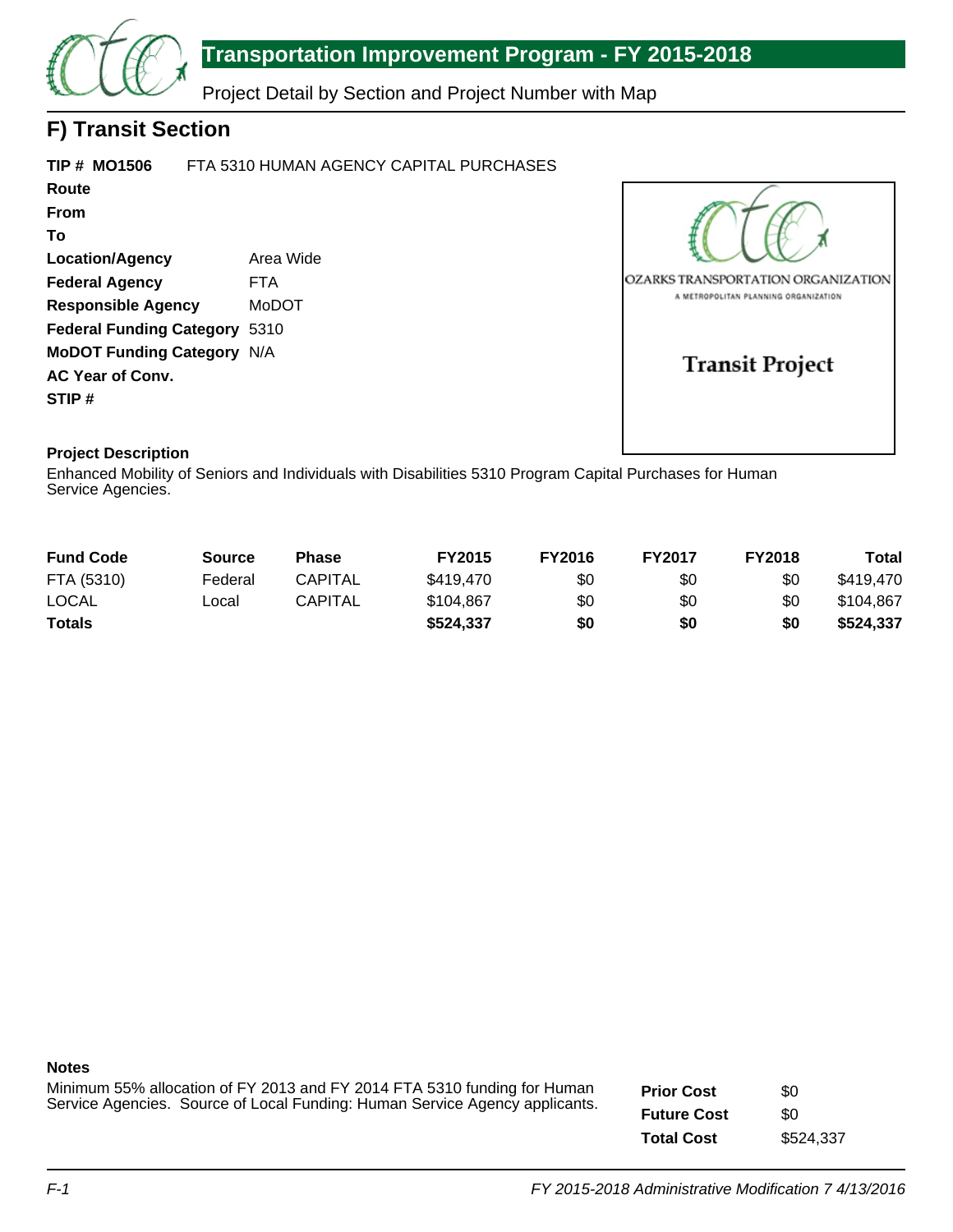

# **Ozarks Transportation Organization**

# **Springfield Urbanized Area**

### **5310 Program of Projects**

### **FY 2013 through 2015 Funding**

State: **Missouri** 

5310: FY 2013/2014 Apportionment: **\$506,694**

5310: FY 2015 Apportionment: **\$255,980**

Please select DS, DM, or DL: **DL**

(DS = Rural Areas (under 50,000); DM = Small Urbanized Areas (50,000 – 200,000); DL = Large Urbanized Areas (200,000 or more)

Transfer Funds (plus or minus): **\$0**

Total Funds Available: **\$762,674**

Total number of subrecipients funded in this Program of Projects: **6**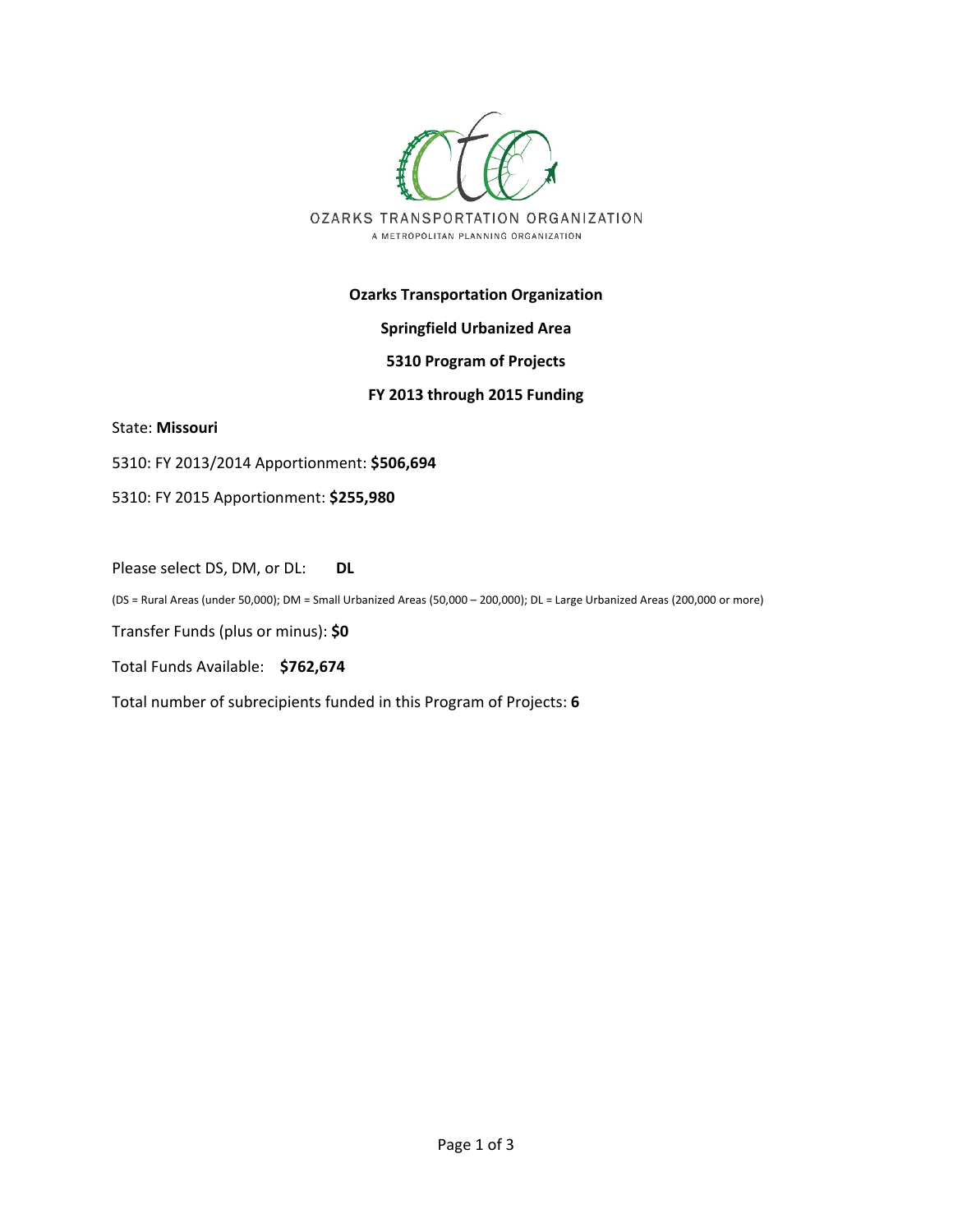#### **Ozarks Transportation Organization Springfield Urbanized Area 5310 Program of Projects FY 2013 through 2015 Funding**

| 5310 Program of Projects                  |                   |                                    |                               |                                                     |              |                                                  |            |                           |                              |               |                     |                                |                          |                                |                                               |                                        |                       |
|-------------------------------------------|-------------------|------------------------------------|-------------------------------|-----------------------------------------------------|--------------|--------------------------------------------------|------------|---------------------------|------------------------------|---------------|---------------------|--------------------------------|--------------------------|--------------------------------|-----------------------------------------------|----------------------------------------|-----------------------|
| Program of Projects and<br>Subreceipients | City              | <b>Service Area</b><br>Urban/Rural | Sub Type<br>Private<br>Public | Project Description Quantity Funding Year           |              |                                                  |            | <b>Status FTA Amount</b>  | <b>Revised FTA</b><br>Amount |               | <b>Local Amount</b> | <b>Revised Local</b><br>Amount | Total<br>Amount          | <b>Revised Total</b><br>Amount | Coordinati<br>on Plan<br>Date and<br>Page     | <b>Eligible Project</b><br><b>Type</b> | Capital/<br>Operating |
| The Arc of the Ozarks                     | Springfield       | Urban                              | Private                       | Low Floor Minivan,<br>Replacement                   |              | 1 FY 2013/2014                                   | Approved   | $-27,996$ \$<br>\$        |                              | 27,996        | 6,999 \$<br>- 5     | 6,999                          | $-34,995$ \$<br>-5       | 34,995                         | April 19.<br>2012;<br>Chapter 7.<br>nages 1-5 | A                                      | Capital               |
| <b>Arc of the Ozarks</b>                  | Springfield Urban |                                    | Private                       | 2015 25' Wide Body<br>Cutaway                       | $\mathbf{1}$ | FY 2015                                          | <b>New</b> | 41.643                    |                              | $38.218 \div$ | 10.411              | $9.555 - $$                    | 52.054                   | 47,773                         | April 19.<br>2012;<br>Chapter 7.<br>pages 1-5 | $\overline{A}$                         | Capital               |
| Burrell, Inc.                             | Springfield Urban |                                    | Private                       | Shuttle bus body style<br>CC, Replacement           |              | 1 FY 2013/2014 Approved $\frac{2}{3}$            |            | $-40,849$ \$              |                              | 40,874 $\div$ | 10,212 \$           | 10,218                         | $-51,061$ \$<br>-\$      | 51,092                         | April 19.<br>2012;<br>Chapter 7.<br>nages 1-5 | A                                      | Capital               |
| <b>Burrell, Inc.</b>                      | Springfield Urban |                                    | Private                       | <b>Shuttle bus body</b><br>style AA,<br>Replacement |              | 1 FY 2013/2014 Amended <del>\$ 37,963</del> \$   |            |                           |                              | 37,964        | 9.491               | $9,491 \div$<br>Š              | 47.454                   | 47,455                         | April 19.<br>2012;<br>Chapter 7.<br>pages 1-5 | $\overline{A}$                         | Capital               |
| <b>Burrell, Inc.</b>                      | Springfield Urban |                                    | Private                       | 15-Passenger Van                                    | $\mathbf{1}$ | FY 2015                                          | <b>New</b> | $-22,248$<br>$\leftarrow$ | $\ddot{\phantom{1}}$         | $21,986 \div$ | $-5,562$ \$         | 5,497 $\div$                   | $27,810$ \$              | 27,483                         | April 19.<br>2012;<br>Chapter 7.<br>pages 1-5 | $\, {\bf A}$                           | Capital               |
| <b>Christian County Enterprises</b>       | Springfield Urban |                                    | Private                       | Wheelchair<br><b>Accessible Van</b>                 | 1            | FY 2015                                          | <b>New</b> | $\frac{2}{5}$ 36,752 \$   |                              | 38,076 \$     | $9,188$ \$          | $9,519$ $\div$                 | 45.940                   | 47,595<br>-S                   | April 19.<br>2012;<br>Chapter 7.<br>pages 1-5 | $\overline{A}$                         | Capital               |
| <b>City Utilities</b>                     | Springfield Urban |                                    | Public                        | Sidewalk and Shelter<br>improvements                |              | 1 FY 2013/2014 Approved <del>\$ 177,343</del> \$ |            |                           |                              | 177,343       | 44,336 \$<br>-\$    |                                | 44,336 $\div$ 221,679 \$ | 221,679                        | April 19.<br>2012;<br>Chapter 7.<br>pages 1-5 | B                                      | Capital               |
| <b>City Utilities</b>                     | Springfield Urban |                                    | <b>Public</b>                 | <b>ADA Bus Bench</b><br>Improvements/ITS<br>Capital | N/A          | FY 2015                                          | <b>New</b> | 89,593<br>4               | Š                            | 89,593 \$     | $-22,398$ \$        |                                | 22,398 $\div$ 111,991 \$ | 111,991                        | April 19.<br>2012:<br>Chapter 7.<br>pages 1-5 | $\, {\bf B} \,$                        | Capital               |
| <b>NAMI</b>                               | Springfield Urban |                                    | Private                       | 15 - Passenger Van,<br>New                          |              | 1 FY 2013/2014 Approved <del>\$ 21,187</del> \$  |            |                           |                              | $21,986$ ÷    | $-5,297$ \$         | 5,497 $\div$                   | $-26,484$ \$             | 27,483                         | April 19.<br>2012;<br>Chapter 7.<br>pages 1-5 | $\mathsf A$                            | Capital               |
| OATS, Inc.                                | Springfield Urban |                                    | Private                       | Medium Duty Mini-<br>bus, Replacement               |              | 1 FY 2013/2014 Approved <del>\$ 43,276</del> \$  |            |                           |                              | 43,276 $\div$ | $-10,819$ \$        | $10,819$ $\div$                | $-54,095$ \$             | 54,095                         | April 19.<br>2012;<br>Chapter 7.<br>pages 1-5 | A                                      | Capital               |
| OATS, Inc.                                | Springfield Urban |                                    | Private                       | Body Style BBB, Low<br>floor Minivan<br>Replacement |              | 1 FY 2013/2014 Approved <del>\$ 29,796</del> \$  |            |                           |                              | 29,796        | $7,449$ \$          | 7,449 $\div$                   | $-37,245$ \$             | 37,245                         | April 19.<br>2012;<br>Chapter 7.<br>pages 1-5 | A                                      | Capital               |
| OATS, Inc.                                | Springfield Urban |                                    | Private                       | <b>Minvan with Ramp</b>                             | 1            | FY 2015                                          | <b>New</b> | 29,796                    | S                            | $30,786 \div$ | $7,449$ \$          | $7,697$ $\div$                 | $37,245$ \$              | 38,483                         | April 19.<br>2012;<br>Chapter 7.<br>pages 1-5 | $\boldsymbol{\mathsf{A}}$              | Capital               |
| OATS, Inc.                                | Springfield Urban |                                    | Private                       | <b>Minvan with Ramp</b>                             | 1            | FY 2015                                          | <b>New</b> | 29.796<br>-4              | Š                            | 30,786        | $7,449$ \$          | $7,697$ $\div$                 | $37.245$ \$              | 38,483                         | April 19.<br>2012;<br>Chapter 7.<br>pages 1-5 | $\mathbf{A}$                           | Capital               |
| OATS, Inc.                                | Springfield Urban |                                    | Private                       | <b>Minvan with Ramp</b>                             | $\mathbf{1}$ | FY 2015                                          | <b>New</b> | 29.796                    | $\ddot{\phantom{1}}$         | 30,786        | $7.449 -$           | $7,697$ $\div$<br>Š            | $37,245$ \$              | 38,483                         | April 19.<br>2012;<br>Chapter 7.<br>pages 1-5 | $\overline{A}$                         | Capital               |
| <b>Reserve</b>                            | Springfield Urban |                                    | N/A                           | <b>TBD</b>                                          | $\mathbf{0}$ | FY2015                                           | <b>New</b> | 28.372                    |                              | $26,940 \div$ | 7,091               | $6,735 \div$<br><b>S</b>       | 35.463                   | 33,675<br>- \$                 | April 19.<br>2012;<br>Chapter 7.<br>pages 1-5 | $\overline{A}$                         | Capital               |
| Total                                     |                   |                                    |                               |                                                     |              |                                                  |            | 686,406<br>Ŝ.             |                              |               |                     | 171,604<br>Ŝ.                  |                          | 858,010<br>\$                  |                                               |                                        |                       |